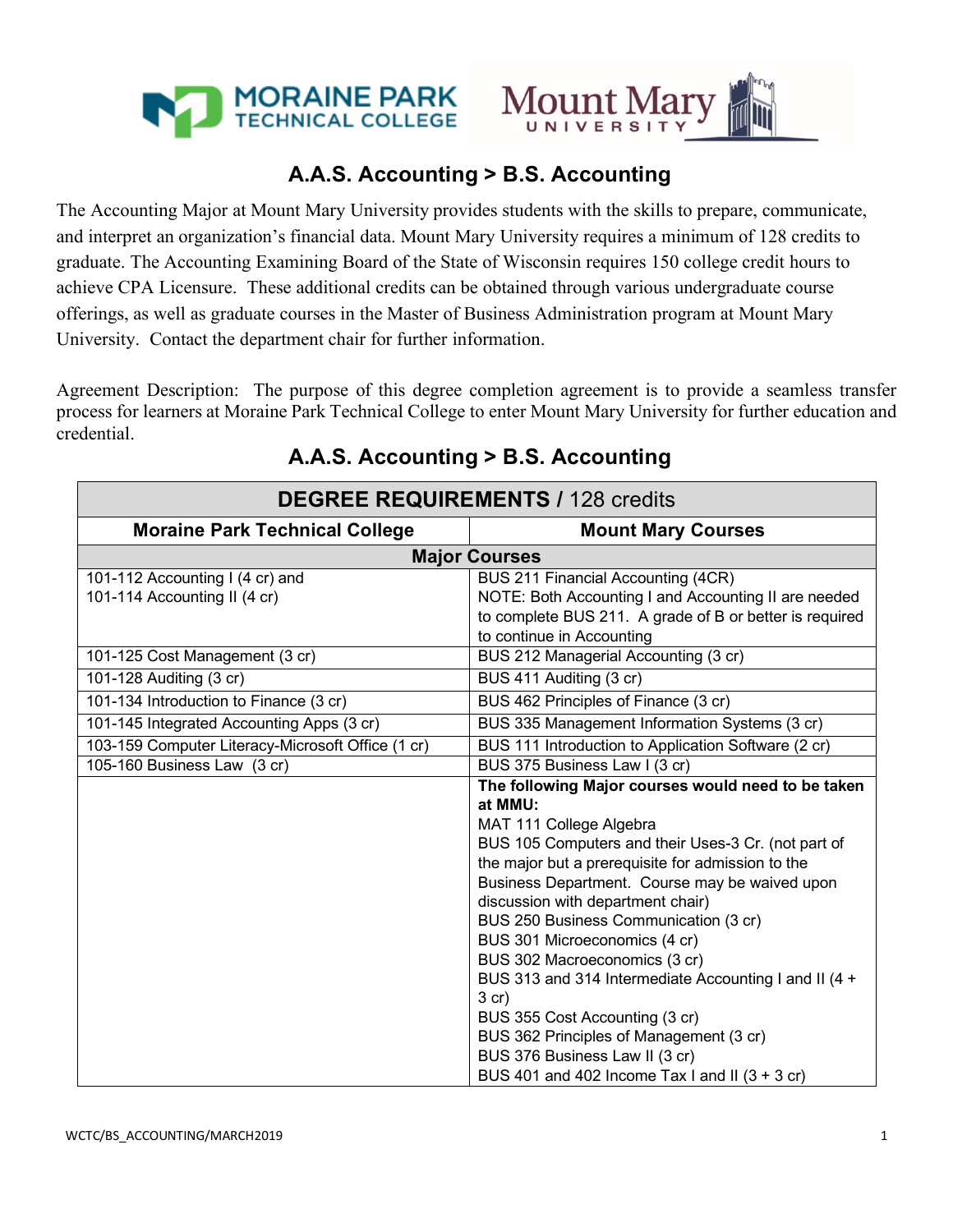|                                                           | BUS 452 and 452 Advanced Accounting I and II (3 + 3                                                 |
|-----------------------------------------------------------|-----------------------------------------------------------------------------------------------------|
|                                                           | cr)                                                                                                 |
|                                                           | BUS 465 Managerial Finance (3 cr)                                                                   |
|                                                           | BUS 470 Strategic Management (3 cr)                                                                 |
|                                                           | BUS 476 Business Ethics (3 cr)                                                                      |
|                                                           | BUS 490 Selected Topics in Accounting (3 cr)                                                        |
|                                                           | MAT 216 Elementary Statistics (4 cr)                                                                |
| <b>Core Courses (min. 48 credits)</b>                     |                                                                                                     |
|                                                           | Philosophy/Theology (min. 10 credits)                                                               |
| Must take at Mount Mary                                   | SEA 101 Search for Meaning (4 credits)                                                              |
|                                                           | Theology (min. 3 credits) (prereq. SEA 101)                                                         |
|                                                           | Philosophy (min. 3 credits) (prereq. SEA 101)                                                       |
|                                                           | <b>Communication/Math (min. 11 credits)</b>                                                         |
|                                                           | Composition (min. 3 credits: ENG 120 required)                                                      |
| 801-136 English Composition I                             | <b>ENG 110 Composition I</b>                                                                        |
|                                                           | <b>ENG 120 Composition II</b>                                                                       |
|                                                           | <b>Communication (min. 2 credits)</b>                                                               |
| 801-196 Oral/Interpersonal Communications (3 cr) OR       | COM 104 Public Speaking 3cr                                                                         |
| 801-198 Speech                                            |                                                                                                     |
|                                                           | Mathematics requirement (min. 3 credits at level 104                                                |
|                                                           | or higher)                                                                                          |
| 801-107 Mathematics                                       | MAT 101 Pre Algebra                                                                                 |
|                                                           | MAT 105 Introductory Algebra is a prerequisite for MAT                                              |
|                                                           | 111                                                                                                 |
|                                                           | MAT 111 College Algebra is REQUIRED for MAJOR                                                       |
|                                                           | <b>World Language (min. 3 credits)</b>                                                              |
|                                                           | <b>Communication/Math option</b>                                                                    |
|                                                           |                                                                                                     |
|                                                           | Literature/Fine Arts (min. 9 credits) There are many courses that meet this requirement.            |
|                                                           | Fine Arts (min. 3 credits)                                                                          |
|                                                           | Literature (min. 3 credits)                                                                         |
|                                                           |                                                                                                     |
|                                                           | Option: Minimum 2 credits to complete the 9 credits required for the Core Literature and Fine Arts. |
|                                                           | Humanistic (min. 9 credits)                                                                         |
|                                                           | History (min. 3 credits)                                                                            |
|                                                           | <b>Behavioral/Social Science (min. 3 credits)</b>                                                   |
| 809-196 Intro to Sociology or Social Science Courses      | SOC 101 Intro to Sociology or                                                                       |
| (multiple options accepted. See WTCS agreements)          | SOC 201 Race, Gender Class                                                                          |
| 809-198 Intro to Psych or multiple Behavioral Science     | PSY 103 Intro to Psychology                                                                         |
| <b>Course See WTCS agreements</b>                         | <b>BUS 301 Micro Economics</b>                                                                      |
|                                                           |                                                                                                     |
|                                                           | <b>Natural Sciences (min. 3 credits)</b>                                                            |
|                                                           | Elective credits (counting toward min. 128)                                                         |
| 890-101 College 101 2cr                                   |                                                                                                     |
| 101-115 Accounting 3 (4 cr)                               |                                                                                                     |
| 101-123 Income Tax Accounting (3 cr)                      |                                                                                                     |
| 101-130 QuickBooks (3 cr)                                 |                                                                                                     |
| 101-138 Data Management (3 cr)                            |                                                                                                     |
| 101-141 Payroll Accounting (3 cr)                         |                                                                                                     |
| 101-154 Microcomputer Accounting Applications             |                                                                                                     |
| (Peachtree). (3 cr)<br>101-158 Accounting Capstone (3 cr) |                                                                                                     |